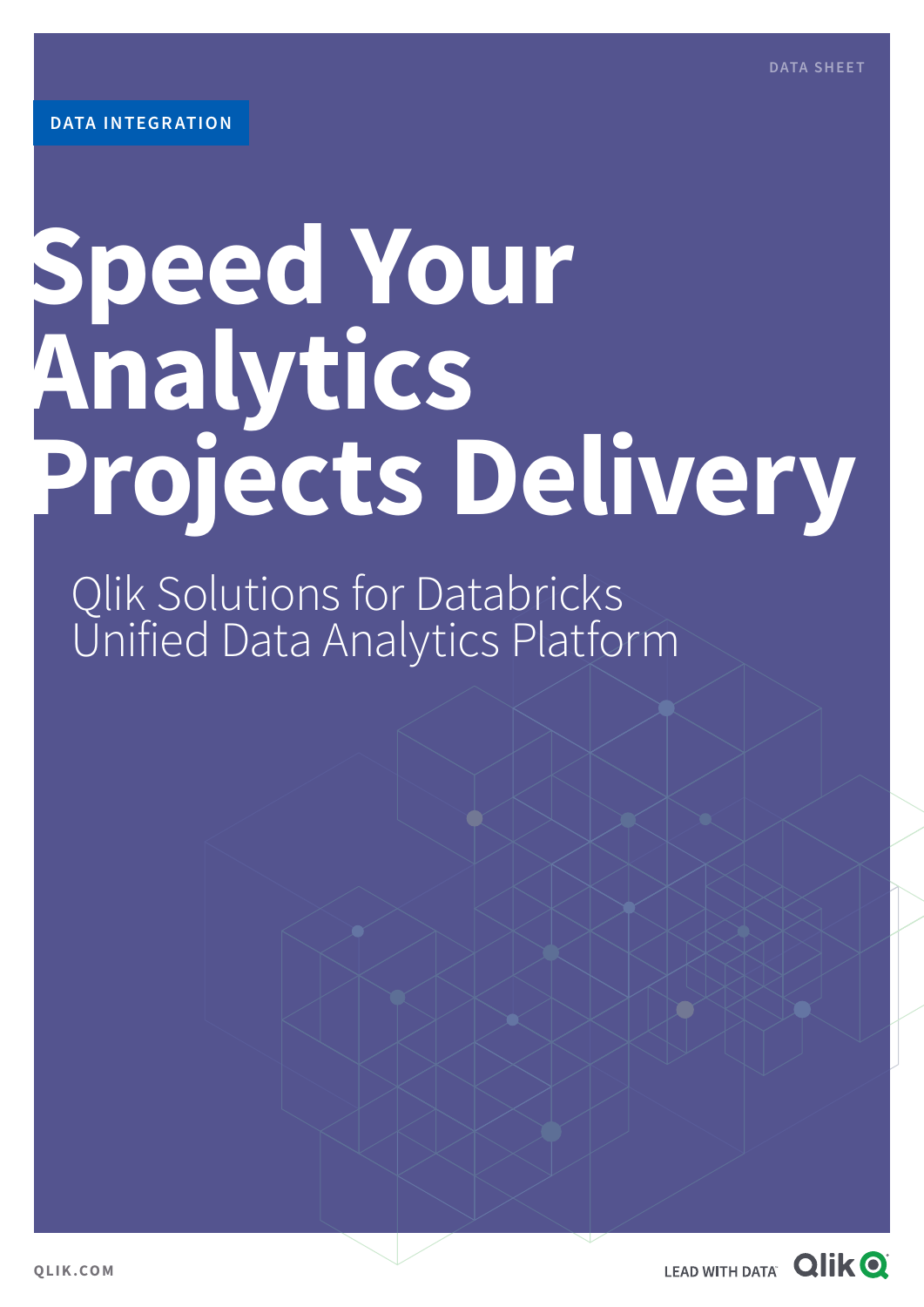Qlik® has a winning real-time data pipeline automation proposition for Databricks Unified Data Analytics Platform customers like you. Faster, lower-hassle solutions, at scale. Our Qlik solutions accelerate your machine learning (ML), artificial intelligence (AI), and DataOps initiatives with change data capture (CDC) technology that ensures continuous data streams from multiple data sources to the Databricks Unified Data Analytics Platform.

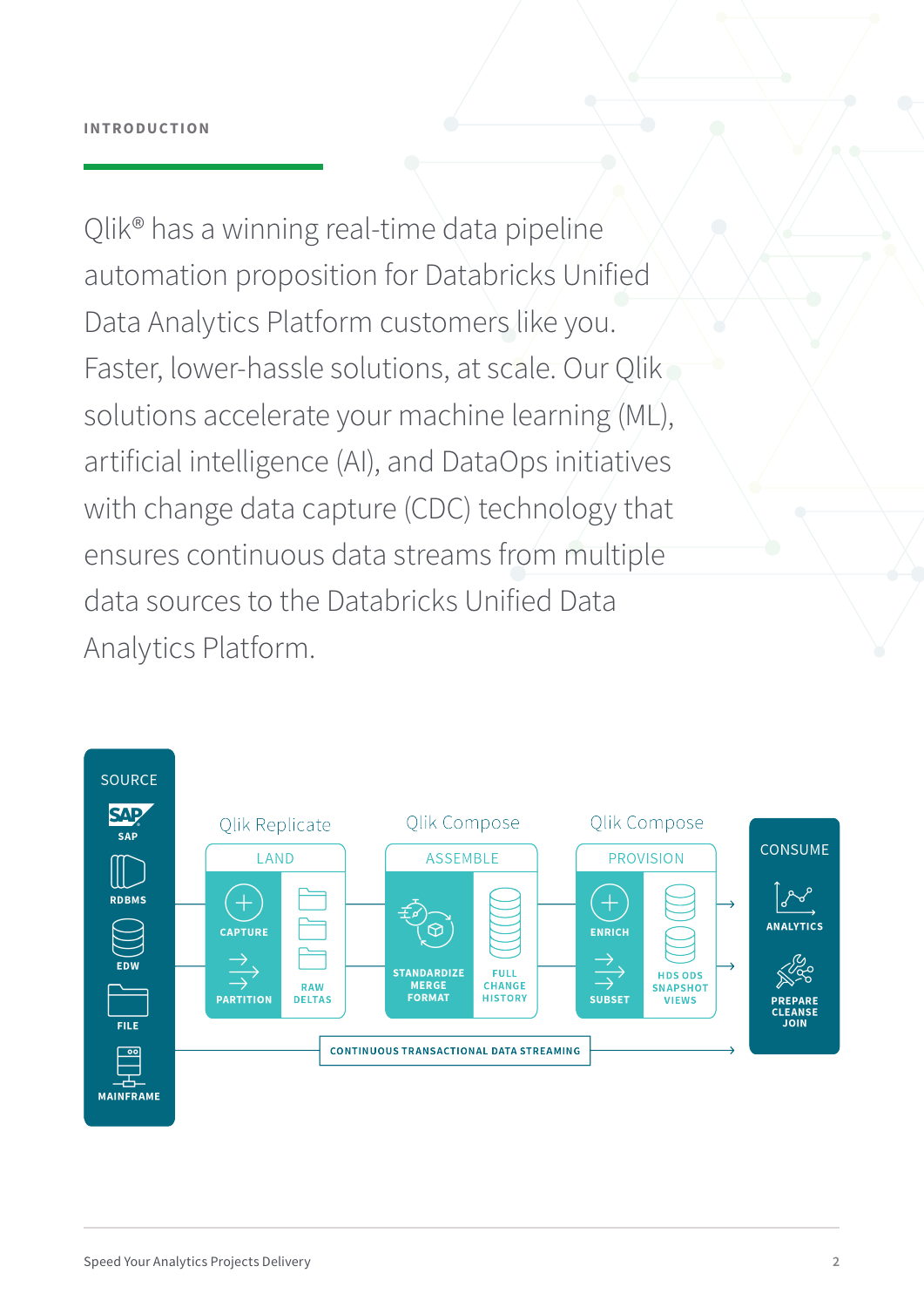## Qlik Replicate

Qlik Replicate™(formerly Attunity Replicate) continuously automates CDC from multiple data sources (e.g., Oracle, Microsoft SQL Server, SAP, mainframe, and more) to the Databricks Unified Data Analytics Platform. Our solution helps you avoid the heavy lifting associated with manually extracting data, transferring it via API/script, then chopping, staging, and importing it.

With our Qlik Replicate solution, you enjoy fast and easy setup, CDC, and data integrity with check mechanisms. You also get monitoring for peace of mind, control, and auditing, plus secure data delivery with industry-standard SSL encryption.





### Qlik Compose

Our Qlik Compose® solution, formerly Attunity Compose, automates the design, implementation, and updates of your data warehouses and data marts. It also minimizes the existing manual, error-prone design processes of data modeling, ETL coding, and scripting. Deploying our solution speeds your analytics projects, helps you achieve greater agility, reduces your risk, and allows you to more fully realize the potential of your Databricks Unified Data Analytics Platform investment.